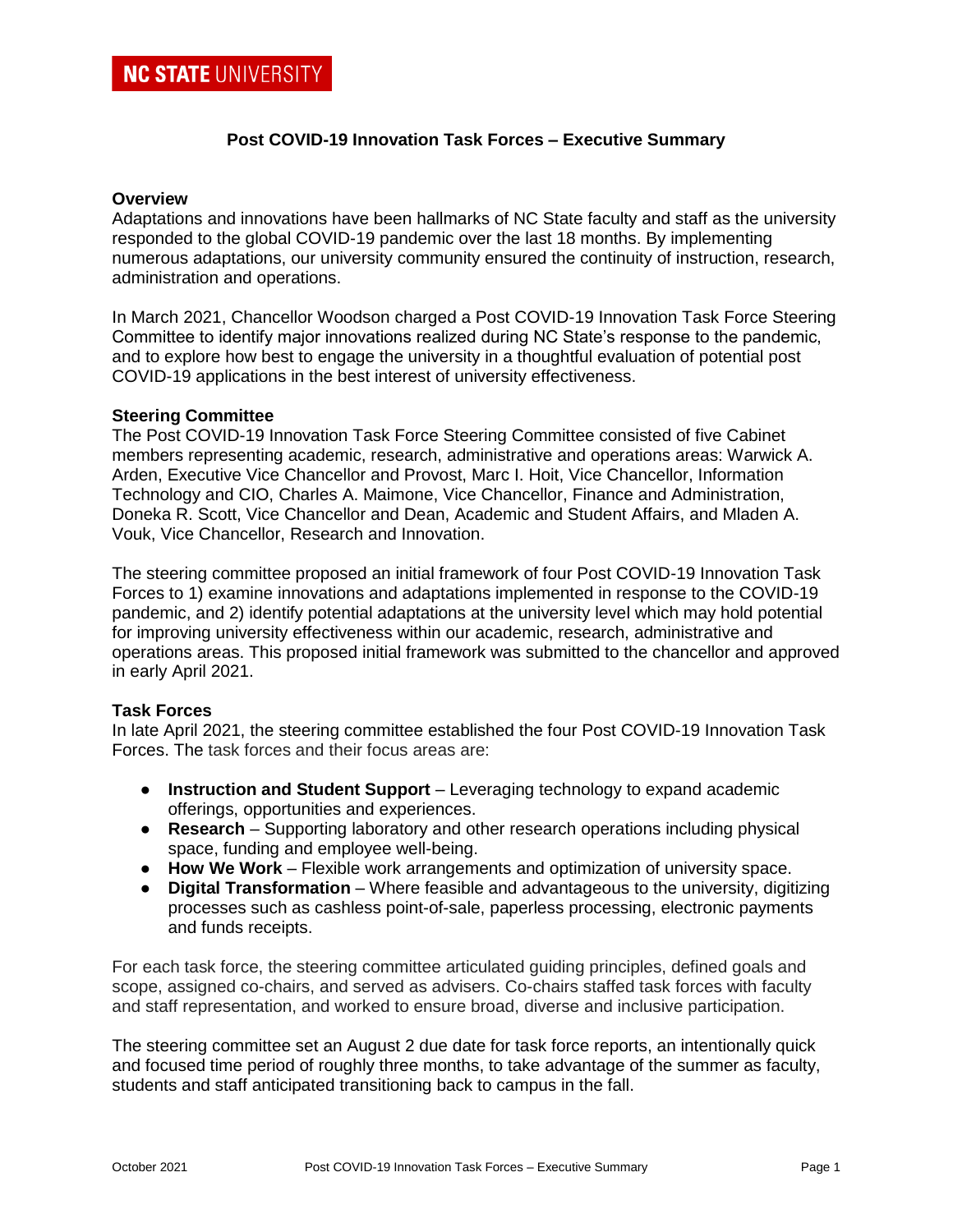# **NC STATE UNIVERSITY**

The steering committee recognized that some task force proposals would hold potential for immediate, near-term implementation while other proposals would require alignment and integration with NC State's new 2021-30 strategic plan, [Wolfpack 2030: Powering the](https://strategicplan.ncsu.edu/current-plan/)  [Extraordinary.](https://strategicplan.ncsu.edu/current-plan/) The steering committee and university leaders are taking time to thoroughly review task force recommendations and construct a detailed plan on how to move forward with next steps.

# **Conclusion**

Each of the four task forces quickly established membership, identified focus areas, examined innovations and adaptations implemented in response to the COVID-19 pandemic, and drafted proposals to improve university effectiveness. Four task force reports were submitted to the steering committee by August 2 for review and forwarded to Chancellor Woodson.

In the August 2 reports, the task forces proposed a number of actions and recommendations, including policy changes, new procedures and/or guidelines, new technology and new training designed to increase university effectiveness. These reports, along with feedback from the university community, will be shared with the strategic planning effort for possible inclusion in the implementation plan.

A few initiatives adopted during the COVID-19 pandemic were immediately embraced, and upon leadership and stakeholder approval will remain. Some concepts, as advocated by the task forces, require further input and vetting by faculty, staff and students; some ideas require alignment and integration with the new strategic plan.

The steering committee will continue to champion and advance task force proposals via appropriate channels such as disseminating reports to key stakeholders for feedback and discussion and/or advancing proposals to the strategic planning effort.

The steering committee wishes to sincerely thank the eight task force co-chairs and more than 40 task force members for their vision, leadership, discernment and effort on this initiative over the past three to four months.

An executive summary of each task force's scope, goals, approach and recommendations is provided below. The university community is invited to review and provide feedback on the task force recommendations as they are considered for implementation in alignment with the university's strategic plan.

To learn more about the task forces, view detailed task force reports and provide feedback, please [click here.](https://committees.provost.ncsu.edu/special-committees-and-task-forces/2021-post-covid-19-innovation-task-forces/)

If you have general feedback not related to a specific report, please email [strategic](mailto:strategic-planning@ncsu.edu)[planning@ncsu.edu.](mailto:strategic-planning@ncsu.edu)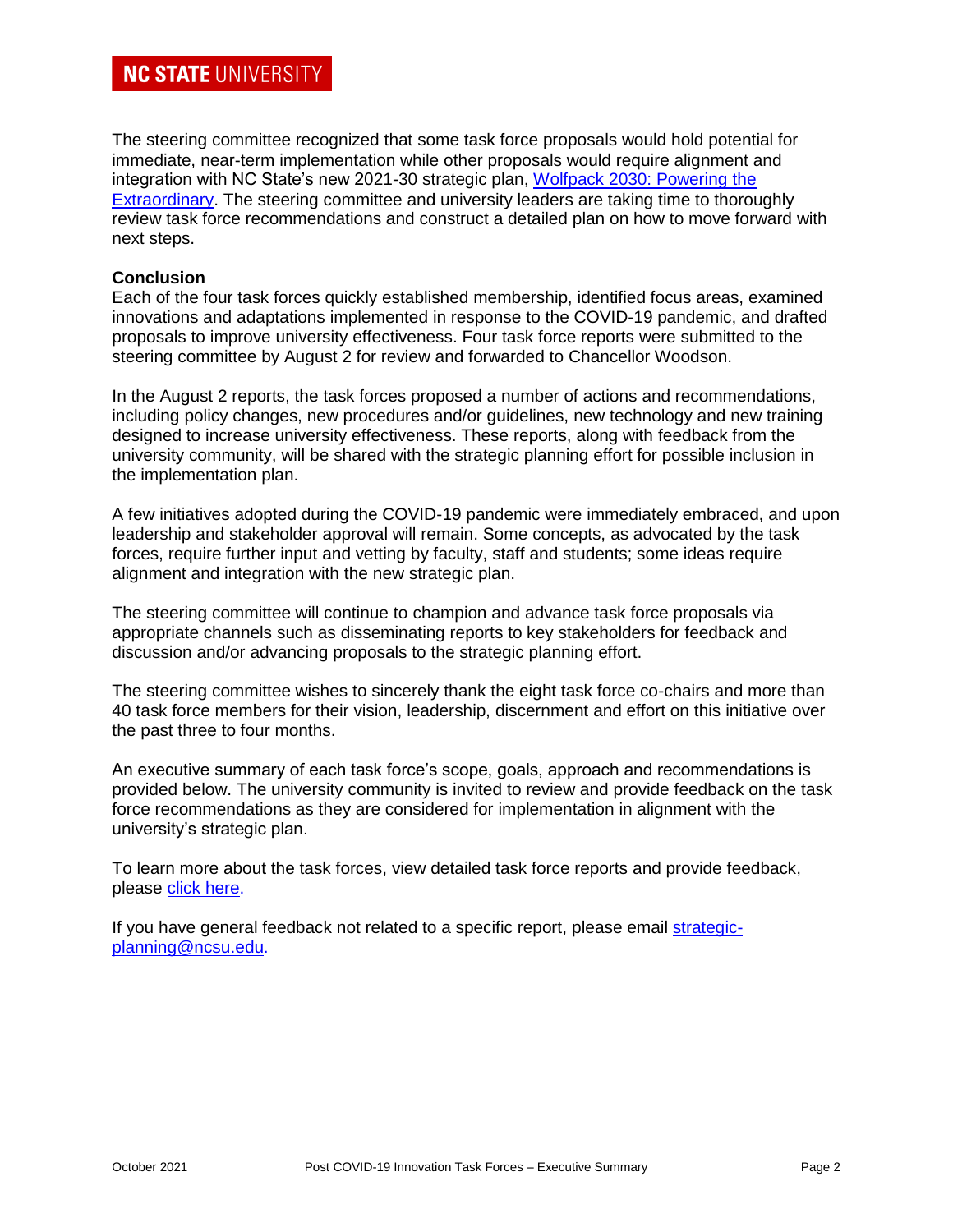# **Task Force Scope, Goals, Approach and Recommendations**

## **Instruction and Student Support Task Force**

#### **Adviser:**

● Doneka Scott, Vice Chancellor and Dean, Academic and Student Affairs

#### **Co-Chairs:**

- Charles Clift\*, University Registrar, Registration and Records
- Donna Petherbridge, Associate Vice Provost, Academic Technology Innovation, DELTA

\*Charles Clift assumed co-chair role upon the retirement of Louis Hunt on July 1, 2021.

#### **Scope:**

● Leveraging technology to expand academic offerings, opportunities and experiences.

#### **Goals:**

- Assess the novel, pandemic-related changes implemented to support and expand access for our students, and identify best practices that should be continued.
- Enhance student learning by leveraging the increased experience and comfort level of the faculty in the use of technology for teaching and learning to continue and improve upon online teaching modalities that benefit students and improve learning outcomes.
- Make more recorded content available on demand, which is highly desired by students, and leverages the university's investment in lecture capture technology (Care will need to be taken to protect faculty and student intellectual property and privacy.)
- Continue, where advantageous, the "hyflex" model of course offerings where classes are offered simultaneously online and face to face, giving students the flexibility to choose modalities that work best for them, including increased summer online offerings that are highly desired by students.
- With increased faculty expertise in the use of learning technologies to accelerate the digital transformation of higher education at NC State, provide an instructional framework that combines the most effective technology enhanced learning and inperson experiential learning.
- Address inequities in student and faculty access to appropriate technology and internet access.

## **Approach:**

The Instruction and Student Support Task Force assessed ways that novel, pandemic-related changes in academic practices and policies could be embraced to enhance student learning, provide flexibility for students, assist faculty in more effectively using technology, and address inequities in student and faculty access to technology.

## **Recommendations:**

The task force focused on five key areas of instructional and student support where opportunities for adopting and adapting practices and policies were helpful to both students and faculty during the pandemic in order to support student success. The task force views these as a start to conversation, rather than "must do now" recommendations.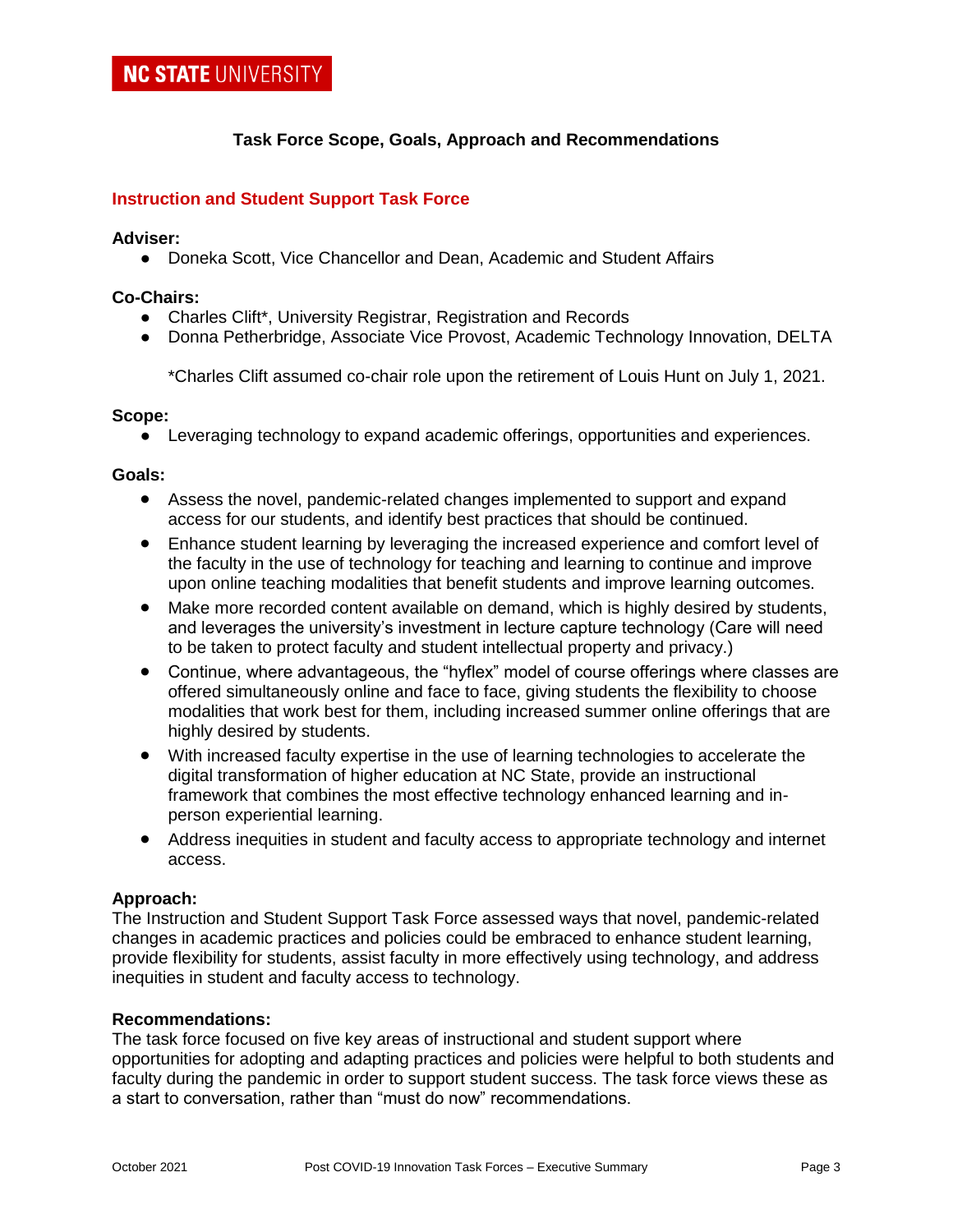# ● **Invest in technology.**

- Leverage existing investments in academic enterprise technologies to support teaching and learning.
- Ensure that faculty and students have equitable access to the technology they need to be successful.
- **Implement teaching and learning with technology practices.**
	- Prioritize the importance of teaching (pandemic or not), creating a technology training class (Tech 101) for both students and instructors, expanding just-in-time pedagogical support services, providing more digital/open resources to reduce student costs, providing templates for communication, and encouraging instructors to follow a range of best instructional practices that support student learning.

# **Promote student support practices.**

○ Adopt standard, universitywide practices for supporting students, a shared understanding of how to support our students, enhancing the student support network, and increasing the accessibility of student support services.

# ● **Support varied course delivery options**.

- Define terms with matching course designations so it is clear to students what type of course they are taking and when those course meetings will be held.
- Create guidelines on how decisions are made regarding the types of course offerings available, and expand flexible offerings in the non-credit and extracurricular parts of the university.

## ● **Revisit policies that can impact student success**.

- Create a mechanism for reviewing academic policies and related procedures with equity and student success as guiding principles.
- Identify specific policies and procedures that have been suggested for such a review.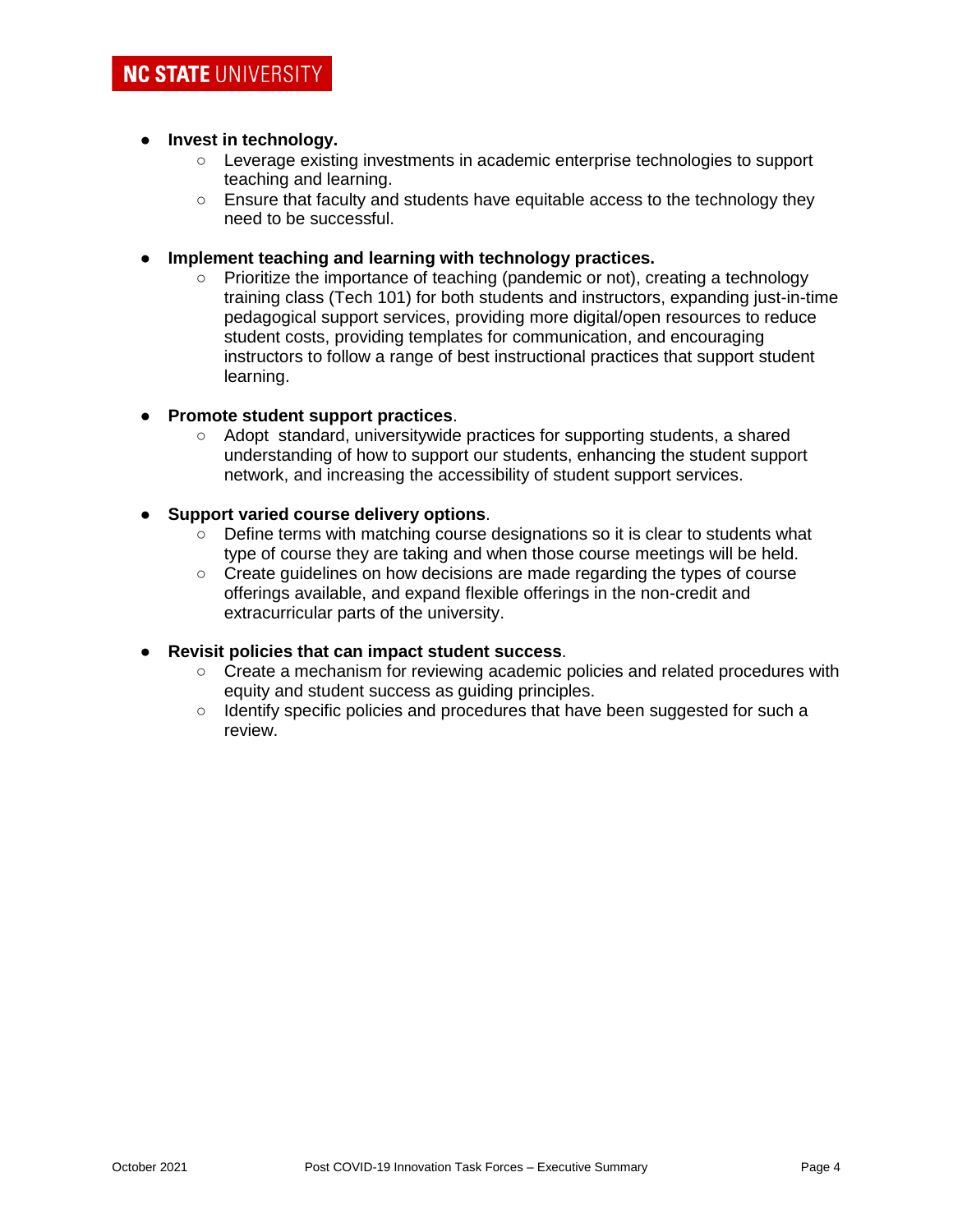# **Research Task Force**

## **Adviser:**

● Mladen Vouk, Vice Chancellor, Research and Innovation

## **Co-Chairs:**

- Genevieve Garland, Assistant Vice Chancellor, Research Operations and Communications and Chief of Staff for Research and Innovation
- Alyson Wilson, Associate Vice Chancellor, National Security and Special Research **Initiatives**

#### **Scope:**

• Supporting laboratory and other research operations including physical space, funding and employee well-being.

## **Goals:**

- Support laboratory and research operations such as physical space, funding and employee well-being within new work environments and safety protocol.
- Actively support non-laboratory based research activities.
- Support researchers who were negatively impacted or may have stalled over the past year due to COVID-19, in terms of lost funding, adverse impact from work/life balance concerns, and other access restrictions to physical lab and research space.
- Continue to invest in research and research enterprise growth and take advantage of upsurges in COVID-19 and other new funding opportunities (e.g., AI, data science, plant sciences, climate, health, different engineering domains, digital agriculture, quantum computing, etc.).
- Actively increase interactions with industry and other diverse sponsors.

## **Approach:**

The Research Task Force took a broad view of the research enterprise at NC State and focused its work around three themes: 1) people, 2) innovation, and 3) infrastructure and process. For people, we considered issues of recruitment, promotion, retention and establishing collaborations; for innovation, we focused on interdisciplinary research and developing and sustaining large initiatives; for infrastructure and process, we focused on reimagining core facilities and space utilization and sharing. For each recommendation, we developed strategies and identified which strategies can be implemented in the short term and which strategies will require more long-term focus, working with the Office of Research and Innovation and the research advisory committees.

## **Recommendations:**

- **Improve recruitment and retention of research administrators, research staff and graduate students.**
	- Develop a research administration career path.
	- Review, define and create recommendations around the available career paths, and bridge funding options for all non-faculty research staff.
	- $\circ$  Include all or part of student fees in the cost of tuition to increase potential recruiting and retention of graduate students.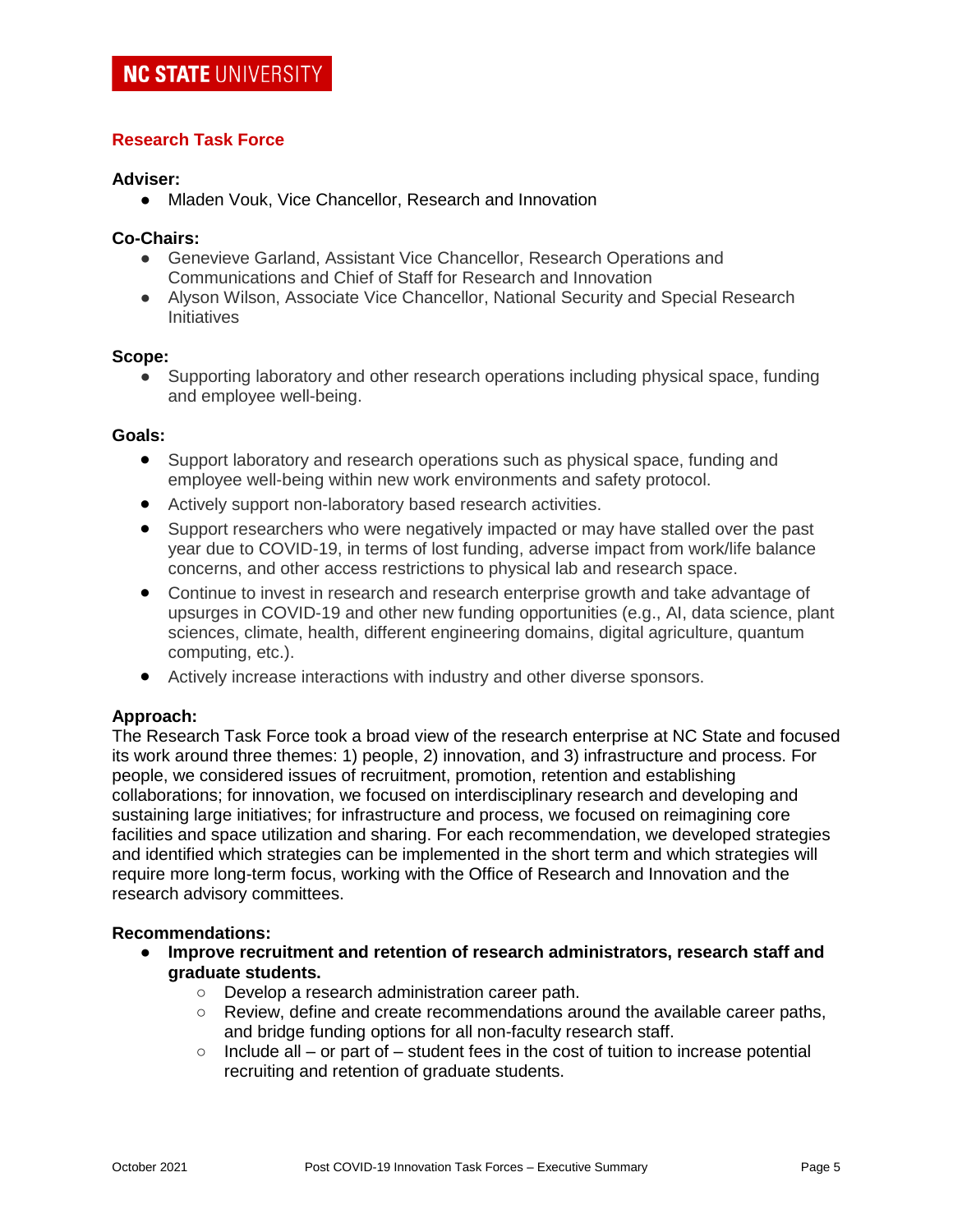- **Create collaborative communities that engage with local, national and international research.**
	- Develop a universitywide visiting scholars program to bring diverse voices and prominent scholars to campus.
	- Expand infrastructure for visiting scholars, to include a streamlined process for initiating visits, space to host visiting scholars and competitive funding to support visiting scholars.
	- Provide operational and logistical support for organizing and hosting workshops and conferences on campus, particularly those that will have international participants.
	- Create a universitywide program to support travel to international conferences and collaboration opportunities.
	- Broaden engagement with local communities.
	- Expand networking events to catalyze connections among faculty.

# ● **Prepare, launch, and sustain large research initiatives.**

- Expand the identification of upcoming funding opportunities and creation of teams ready to respond.
- Train a cadre of faculty and staff leaders in team science to lead large initiatives.
- Establish a launch team for large new initiatives that is knowledgeable of all aspects of initiative management (e.g., sponsored programs, project management, financial management, hiring, space).
- Define best-practice models/mechanisms for the sustainment of centers, institutes and academies (large initiatives).
- Provide shared tools, administration and services for large initiatives in the areas of training, team development, proposal preparation, pre-award, post-award management and sustainability (e.g., centralized services for initiatives for postaward management and development of sustainability plans).

# ● **Facilitate interdisciplinary research through university structures, processes and spaces.**

- Train a cadre of Interdisciplinary Faculty Fellows.
- Develop a "Faculty Success Center" as a hub for faculty resources, such as manuscript/grant editing, shared workspaces for interdisciplinary teams and workshop space for professional development seminars to increase faculty success in securing external funding.
- Examine university processes for how centers, institutes and academies (large interdisciplinary initiatives) are funded.
- Examine how teaching credit is provided for cross-department or institute/ academy-based courses.
- Examine models for large-scale interdisciplinary programs.
- **Reimagine research core facilities and services.**
	- Expand the concept of core facilities beyond lab-based equipment to include core research services to better meet future research and scholarship needs across the university.
	- Define a process to strategically identify new cores and services to meet current and future research and scholarship needs.
	- Review peer institutions' funding models and develop flexible funding models for the establishment of cores that lead to sustainability.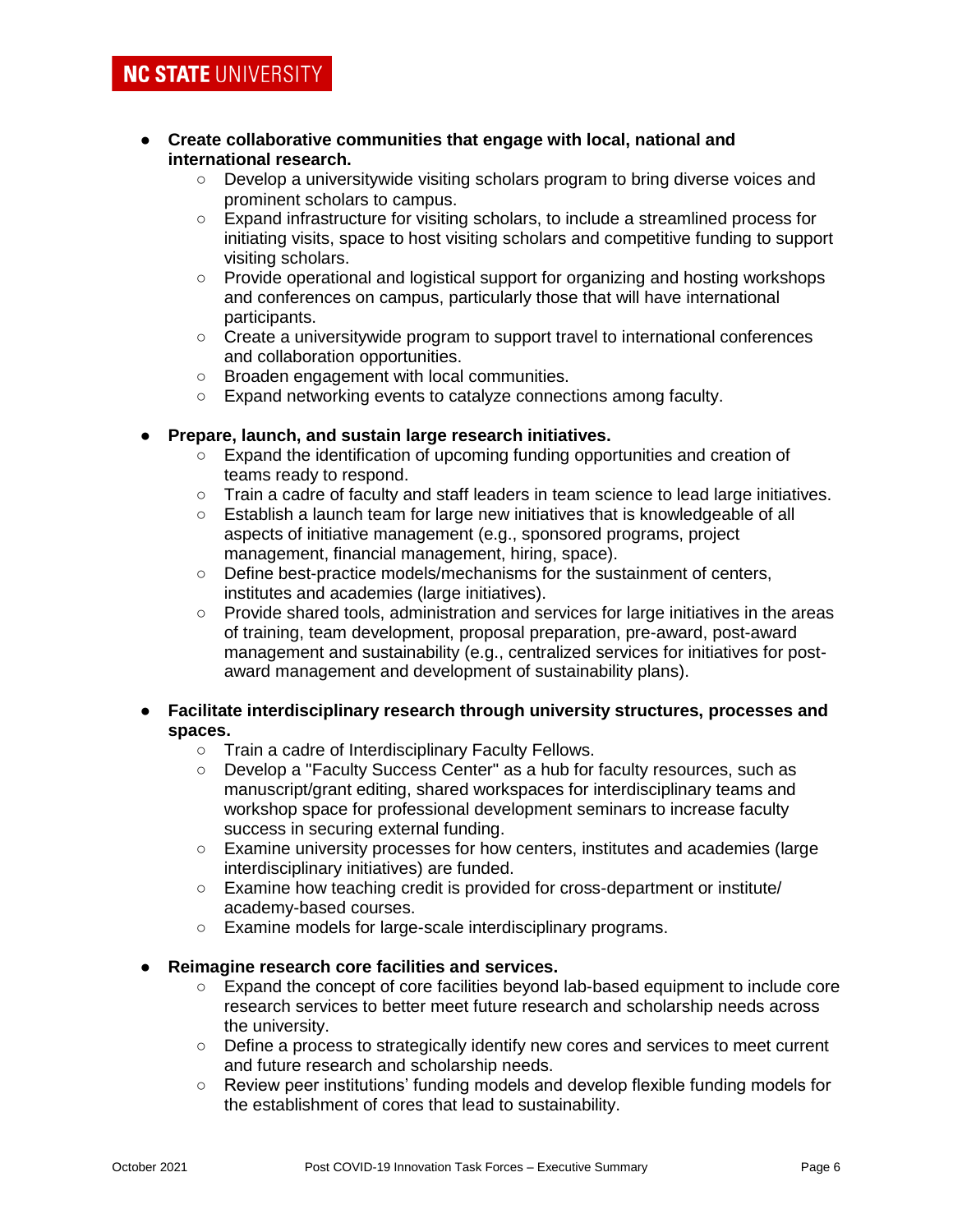○ Develop standard operating procedures and best practices for the development of new core facilities and services.

# ● **Reimagine research spaces.**

- Document lessons learned about research space utilization from the pandemic and identify what practices should continue. The lessons learned may differ for laboratory, non-laboratory, clinical, community-based and partner-based research.
- Develop guidelines and best practices for managing shared research spaces, both laboratory and non-laboratory.
- Pilot innovative models for sharing spaces, staff and resources for research.
- Identify and develop tools to help manage shared and virtual spaces.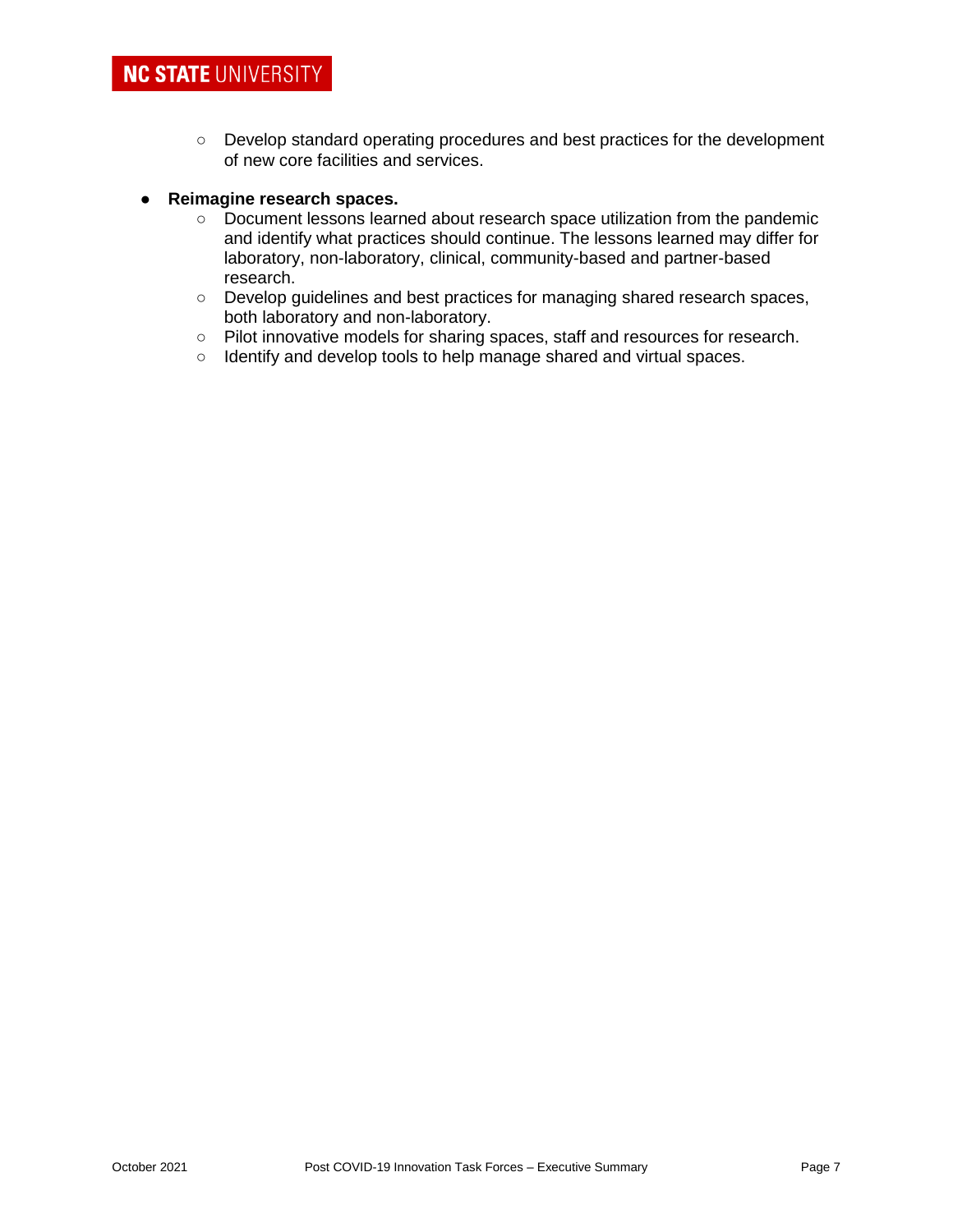# **How We Work Task Force**

#### **Adviser:**

● Charles Maimone, Vice Chancellor, Finance and Administration

#### **Co-Chairs:**

- Ursula Hairston\*, Assistant Vice Chancellor for HR Strategy, University Human Resources
- Lisa Johnson, University Architect, Office of the University Architect

\*Ursula Hairston assumed co-chair role upon the departure of Marie Williams on June 22, 2021.

#### **Scope:**

● Flexible work arrangements and optimization of university space.

## **Goals:**

- Flexible work arrangements to support the university's mission and commitment to recruit and retain a diverse and talented workforce.
- Foster a highly engaged and productive work environment that values employee wellbeing and work-life balance. Ensure the university maintains its community culture and best place to work environment.
- Reimagine university space to the highest and best use as a university resource which must be stewarded.

## **Approach:**

The How We Work Task Force sought to improve university effectiveness in employee and student workforce recruitment, retention and engagement; and provide employees with a highly productive and equitable work environment while promoting efficient use of university resources.

## **Recommendations:**

- **Commit funding, staffing and leadership to support healthy work environment initiatives and professional mobility.**
	- Revise internal practices to reduce structural impediments to internal promotions. Increase succession planning and career progression opportunities.
	- Expand NC State's network of mental health programs and services.
	- Create workplace opportunities that empower employees to develop advanced skills, aligned with university and unit needs.
	- Adopt best practices in design for sustainable, healthy (working) environments to support in-person instruction, work and living needs. Ensure the Physical Master Plan includes key design elements that impact employee well-being and productivity.
- **Systematically and intentionally promote diversity and inclusion for all faculty, staff and students.**
	- Develop equity-focused policies and accountability (and systematically review) by participating in the American Association for the Advancement of Science STEMM (science, technology, engineering, math and medicine) Equity Achievement (AAAS SEA) program.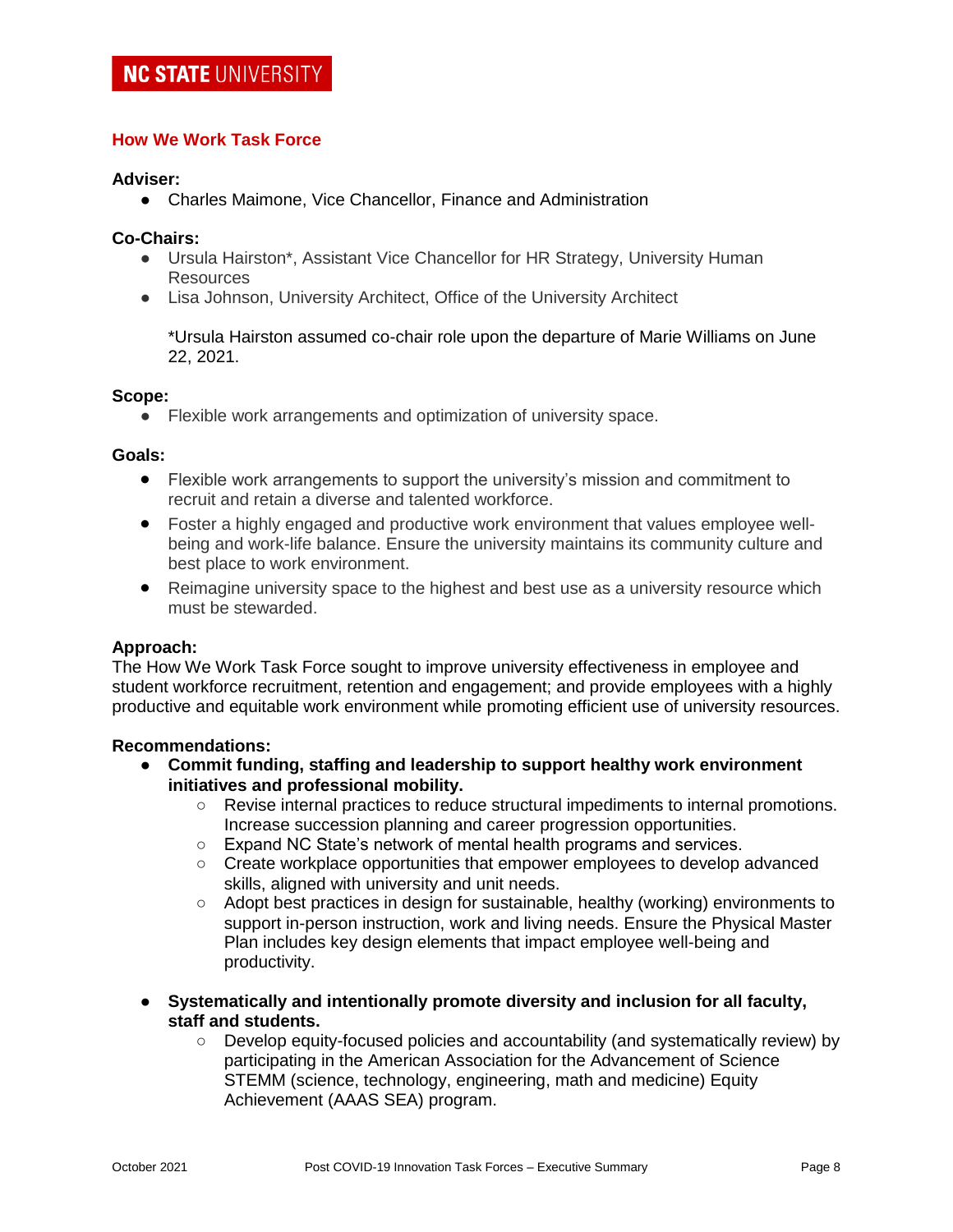- Reconceptualize diversity and inclusion as a prerequisite for good decision making.
- Be diligent and innovative in efforts to provide access, promote retention and enhance the success of all NC State students, faculty and staff.
- **Implement more flexible work strategies (including scheduling, work locations and other options) while ensuring continuity of university programs and services.** 
	- Support approval of a university flexible work regulation and other forms of alternative work assignments to increase agility of flexible work schedules and alternative work locations. *(Update: Cabinet adopted a flexible work regulation for NC State - fall 2021).*
	- Create operational guidelines for managers and supervisors to assign consistent and equitable flexible work arrangements.
	- Integrate technology to maximize productivity and resource efficiency. Examples include virtual meeting platforms and shared resources such as Zoom, Google Meets, MS Teams, etc.
- **Create a future-focused work environment to attract and retain top talent while reducing operating costs, optimizing space and improving employee productivity and experience.**
	- Create a supportive campus environment where indoor and outdoor spaces are designed, built and renovated with health, productivity, equity and social connection in mind.
	- In support of the new Physical Master Plan,
		- Perform a campuswide interior space analysis to improve space utilization.
		- Provide an analysis of campus exterior spaces and recommend opportunities to enhance functionality and flexibility.
	- Analyze new workplace strategies when developing new space guidelines.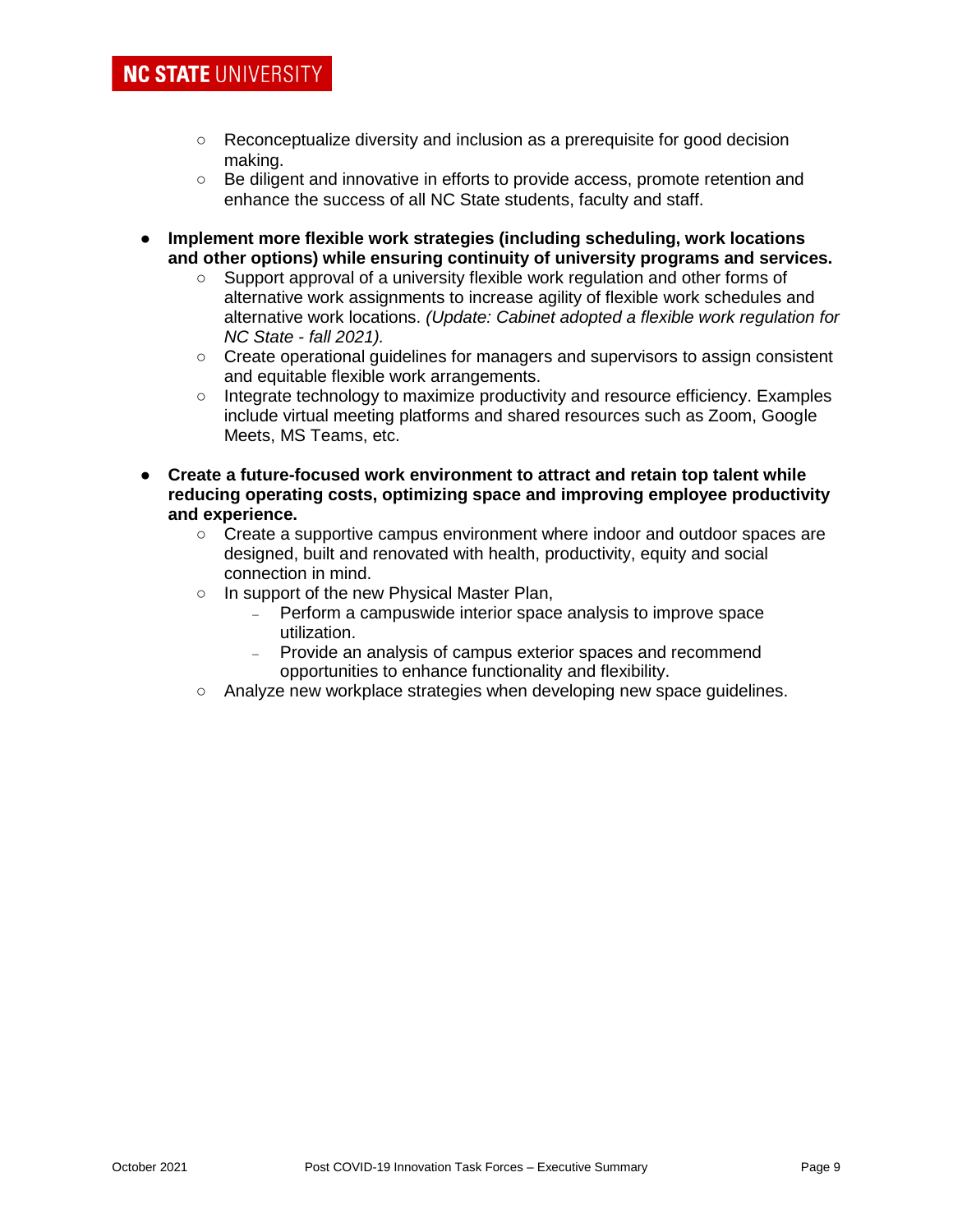# **Digital Transformation Task Force**

# **Advisers:**

- Marc Hoit, Vice Chancellor, Information Technology and Chief Information Officer
- Charles Maimone, Vice Chancellor, Finance and Administration

## **Co-Chairs:**

- Gwen Hazlehurst, Assistant Vice Chancellor, Enterprise Application Services
- Mary Peloquin-Dodd, Associate Vice Chancellor, Finance, and University Treasurer

#### **Scope:**

● Where feasible and advantageous to the university, digitizing processes such as cashless point-of-sale, paperless processing, electronic payments and funds receipts.

#### **Goals:**

- Take advantage of digital transformation activities and lessons learned that were implemented during the past year due to the COVID-19 pandemic, and leverage these temporary technical adaptations into permanent work structures, processes, policies and employee flexibility.
- Potential examples include cashless point-of-sale, paperless processing, electronic payments and funds receipts.

#### **Approach:**

The Digital Transformation Task Force sought to examine innovations during the COVID-19 pandemic that led to the further digitization, and thus the efficiency and effectiveness, of work and learning at the university. Through in-depth research and discussions, the task force made a series of recommendations that will help strengthen colleges, units, groups and individuals across the university, and the university as a whole.

## **Recommendations:**

- **Embrace virtual meetings.**
	- Retain virtual meetings as an effective part of NC State workplace culture, with a team charged to develop standards and guidelines for different types of meetings (virtual vs. hybrid vs. in-person) with regard to audio/video equipment configurations, software recommendations, room configurations, scheduling and etiquette.
- **Strive for paperless offices through the use of digital forms, signatures and files.** 
	- The university should investigate various digital form and signature tools; develop recommendations for solutions for various situations; negotiate contracts at an enterprise level; provide training for recommended solutions; establish standards for university-sanctioned formatting, branding, accessibility support, etc.; and develop central expertise and training to assist the campus users.
	- Vice Chancellors Maimone and Hoit should continue to support the implementation of the ePerformance Management module within the HR system which will support fully digital performance appraisals and work plans.
	- Investigate where leveraging technologies such as Google Shared Drives and OnBase more broadly would be cost-effective.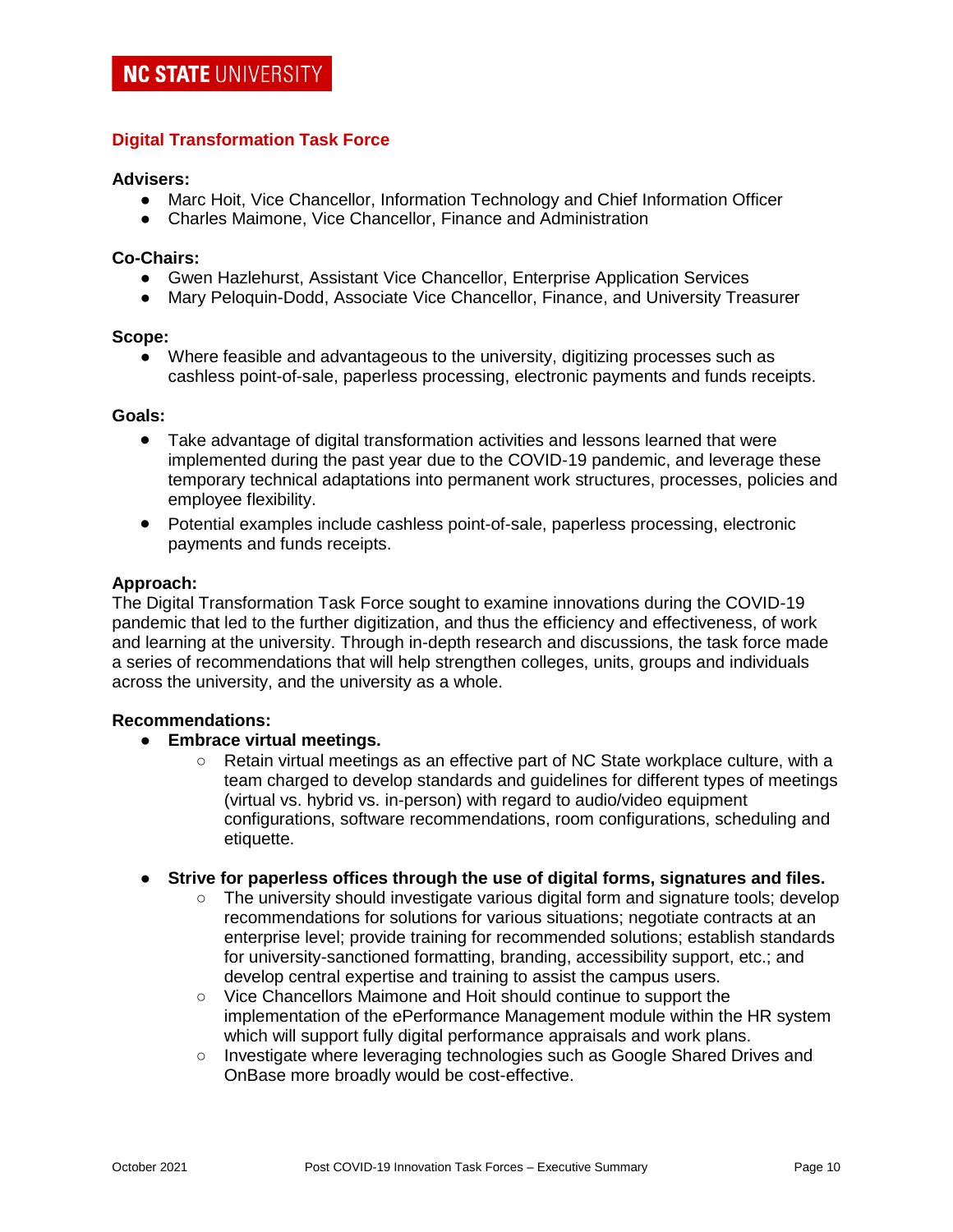- Expand other initiatives that reduce dependence on paper such as converting publication subscriptions from hardcopy to digital versions and providing secure file upload capabilities (using ShareBase).
- Provide appropriate training (particularly video-based) in order to effectively adopt new or expanded digital processes/tools such as collaboration software (e.g. the Google suite).
- **Leverage electronic collaboration and coordination tools.**
	- Investigate the best approach to ensuring that campus users are aware of collaboration tools that already exist on campus (particularly those available at no additional cost) and become proficient in their use of these tools.

# ● **Minimize cash collections on campus.**

○ The University Cashier's Office is interested in moving the campus away from cash collections. NC State should work to move further toward this goal, while distinguishing between on-campus and off-campus customers. It will be easier to stop collecting cash at points on campus (academic units and colleges, for example) that are open primarily to internal customers, but continue to allow cash collections for the largest enterprises serving the public (NC State Veterinary Hospital, NC State Athletics, etc.).

# ● **Increase mobile payment processing.**

○ Recognizing that there are concerns about being able to accept credit card payments without significant compliance risks, explore the increased use of Bluefin technology with OIT supported laptops and the use of digital wallets and prepaid card technology. Ideally, Bluefin technology could be used in conjunction with OIT managed desktop technology to provide mobile payment processing capabilities while avoiding the challenges associated with PCI compliance (especially for Cooperative Extension Offices) and the costs of wireless devices to serve locations off campus. Digital wallets could be easily used for travel from the Pcard, and prepaid card technology can be used to reimburse research subjects.

## **Enable effective digital transformations across the enterprise.**

- Create teams to evaluate and recommend critical tools that enable digital transformation. Recommendations should include tiers of solutions where appropriate.
- Develop infrastructure, policies, and resources (using central funding where appropriate) that are critical to enabling digital transformations across the enterprise. This should be coordinated with groups such as the Strategic IT Committee as necessary.
- Develop guidance (to be included as part of the IT Purchase Compliance process) for digital tool purchases covering topics such as: where practical and cost-effective, leveraging solutions which have already been approved for use on campus; selecting collaborative solutions where possible; and ensuring that selected solutions provide support for required data security.
- Establish an ongoing virtual Digital Transformation Center of Expertise led by a Digital Transformation Ambassador/Coordinator. The center and coordinator would work across campus units to develop high level digital transformation plans and coordinate cross-team activities as appropriate; make